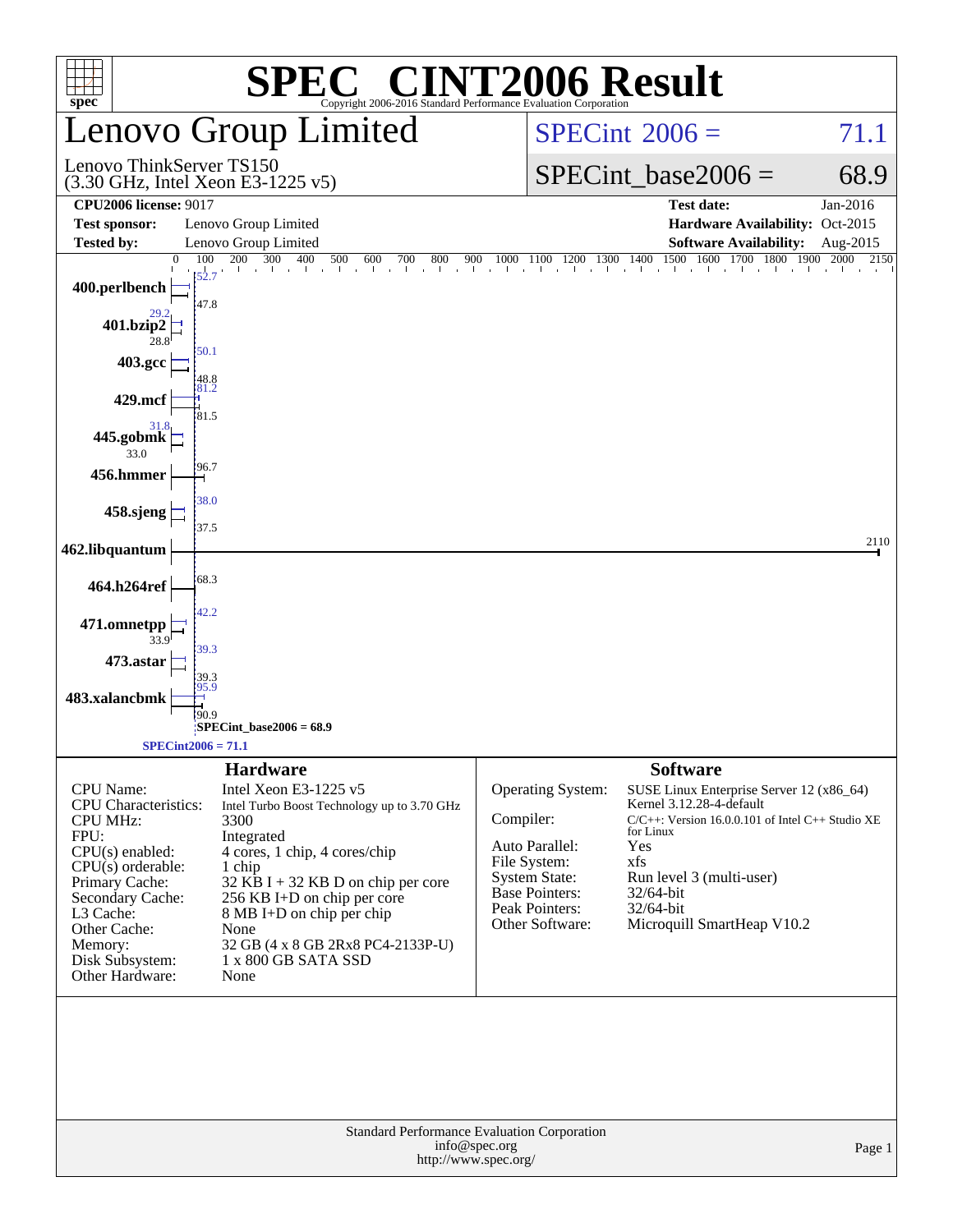

## enovo Group Limited

## $SPECint2006 = 71.1$  $SPECint2006 = 71.1$

(3.30 GHz, Intel Xeon E3-1225 v5) Lenovo ThinkServer TS150

SPECint base2006 =  $68.9$ 

**[Test sponsor:](http://www.spec.org/auto/cpu2006/Docs/result-fields.html#Testsponsor)** Lenovo Group Limited **[Hardware Availability:](http://www.spec.org/auto/cpu2006/Docs/result-fields.html#HardwareAvailability)** Oct-2015

**[CPU2006 license:](http://www.spec.org/auto/cpu2006/Docs/result-fields.html#CPU2006license)** 9017 **[Test date:](http://www.spec.org/auto/cpu2006/Docs/result-fields.html#Testdate)** Jan-2016 **[Tested by:](http://www.spec.org/auto/cpu2006/Docs/result-fields.html#Testedby)** Lenovo Group Limited **[Software Availability:](http://www.spec.org/auto/cpu2006/Docs/result-fields.html#SoftwareAvailability)** Aug-2015

## **[Results Table](http://www.spec.org/auto/cpu2006/Docs/result-fields.html#ResultsTable)**

|                                                                                                          |                |              | <b>Base</b>    |       |                |       | <b>Peak</b>    |              |                |              |                |              |
|----------------------------------------------------------------------------------------------------------|----------------|--------------|----------------|-------|----------------|-------|----------------|--------------|----------------|--------------|----------------|--------------|
| <b>Benchmark</b>                                                                                         | <b>Seconds</b> | <b>Ratio</b> | <b>Seconds</b> | Ratio | <b>Seconds</b> | Ratio | <b>Seconds</b> | <b>Ratio</b> | <b>Seconds</b> | <b>Ratio</b> | <b>Seconds</b> | <b>Ratio</b> |
| 400.perlbench                                                                                            | 204            | 47.9         | 204            | 47.8  | 205            | 47.8  | 185            | 52.7         | 185            | 52.7         | 185            | 52.7         |
| 401.bzip2                                                                                                | 334            | 28.9         | 335            | 28.8  | 335            | 28.8  | <b>330</b>     | 29.2         | 330            | 29.2         | 330            | 29.3         |
| $403.\mathrm{gcc}$                                                                                       | 165            | 48.8         | 165            | 48.8  | 165            | 48.8  | 162            | 49.8         | <b>161</b>     | 50.1         | 161            | 50.1         |
| $429$ .mcf                                                                                               | 113            | 80.8         | 112            | 81.5  | 112            | 81.7  | 110            | 82.5         | <u>112</u>     | 81.2         | 113            | 80.4         |
| $445$ .gobmk                                                                                             | 318            | 33.0         | 317            | 33.0  | 318            | 33.0  | 330            | 31.8         | 330            | 31.8         | 330            | 31.8         |
| $456.$ hmmer                                                                                             | 96.5           | 96.7         | 96.5           | 96.7  | 96.5           | 96.7  | 96.5           | 96.7         | 96.5           | 96.7         | 96.5           | 96.7         |
| $458$ .sjeng                                                                                             | 322            | 37.5         | 323            | 37.5  | 323            | 37.5  | 318            | 38.0         | 318            | 38.0         | 318            | 38.0         |
| 462.libquantum                                                                                           | 9.82           | 2110         | 9.84           | 2110  | 9.85           | 2100  | 9.82           | 2110         | 9.84           | 2110         | 9.85           | 2100         |
| 464.h264ref                                                                                              | 324            | 68.3         | 324            | 68.3  | 323            | 68.4  | 324            | 68.3         | 324            | 68.3         | 323            | 68.4         |
| 471.omnetpp                                                                                              | 182            | 34.3         | 185            | 33.8  | 184            | 33.9  | 148            | 42.2         | 148            | 42.2         | 147            | 42.5         |
| $473$ . astar                                                                                            | 178            | 39.3         | 179            | 39.3  | 178            | 39.3  | 178            | 39.4         | 179            | 39.3         | 180            | 39.1         |
| 483.xalancbmk                                                                                            | 76.5           | 90.2         | 75.9           | 90.9  | 75.9           | 90.9  | 72.2           | 95.6         | 72.0           | 95.9         | 72.0           | 95.9         |
| Results appear in the order in which they were run. Bold underlined text indicates a median measurement. |                |              |                |       |                |       |                |              |                |              |                |              |

## **[Submit Notes](http://www.spec.org/auto/cpu2006/Docs/result-fields.html#SubmitNotes)**

The config file option 'submit' was used.

## **[Operating System Notes](http://www.spec.org/auto/cpu2006/Docs/result-fields.html#OperatingSystemNotes)**

Stack size set to unlimited using "ulimit -s unlimited"

## **[Platform Notes](http://www.spec.org/auto/cpu2006/Docs/result-fields.html#PlatformNotes)**

BIOS configuration: EIST Support set to Enabled C1E Support set to Enable C State Support set to Enabled Turbo Mode set to Enable Sysinfo program /home/cpu2006-1.2-ic16.0/config/sysinfo.rev6914 \$Rev: 6914 \$ \$Date:: 2014-06-25 #\$ e3fbb8667b5a285932ceab81e28219e1 running on TS150 Mon Jan 4 05:26:45 2016 This section contains SUT (System Under Test) info as seen by some common utilities. To remove or add to this section, see: <http://www.spec.org/cpu2006/Docs/config.html#sysinfo> From /proc/cpuinfo model name : Intel(R) Xeon(R) CPU E3-1225 v5 @ 3.30GHz 1 "physical id"s (chips) 4 "processors" cores, siblings (Caution: counting these is hw and system dependent. The following excerpts from /proc/cpuinfo might not be reliable. Use with Continued on next page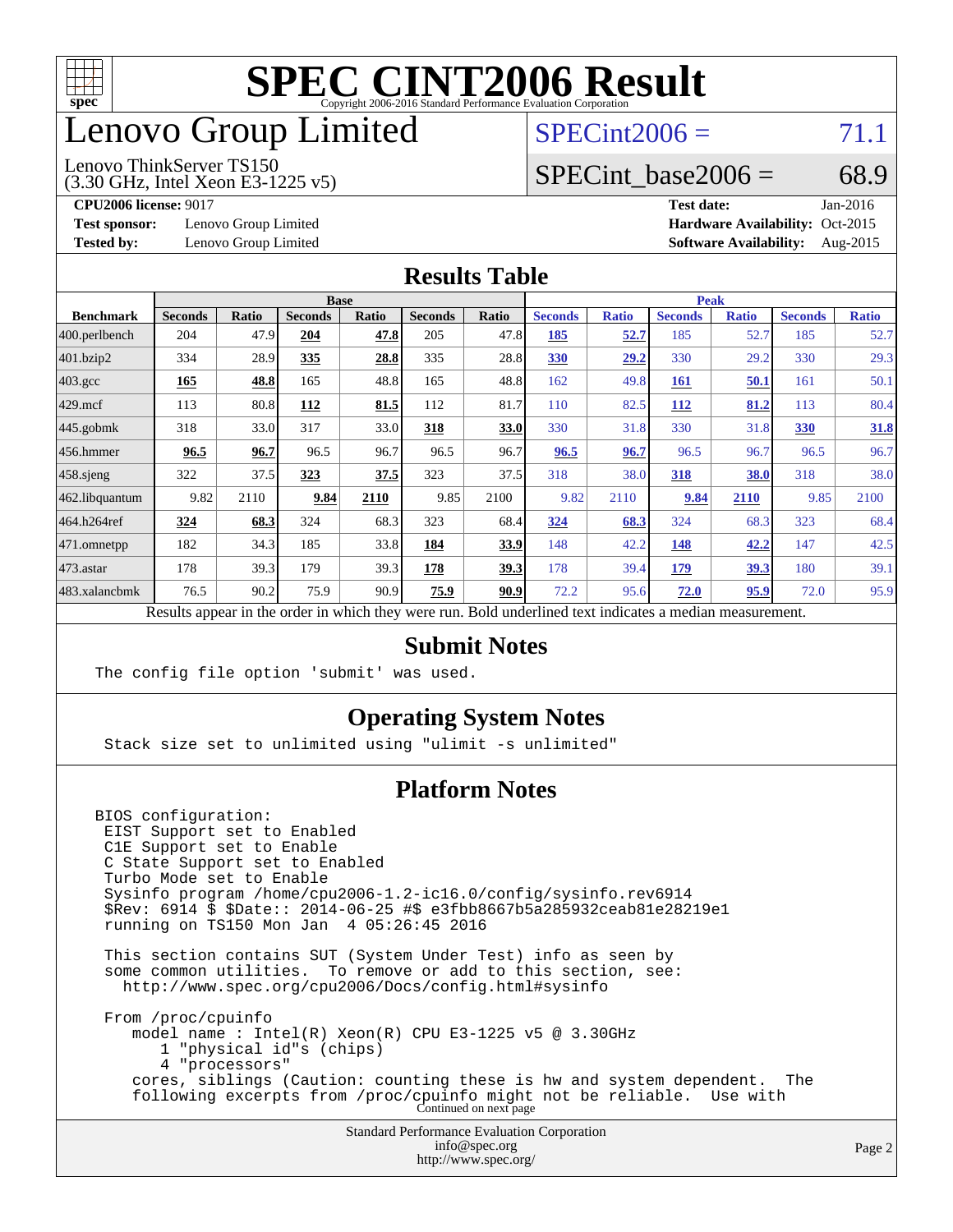

enovo Group Limited

 $SPECint2006 = 71.1$  $SPECint2006 = 71.1$ 

(3.30 GHz, Intel Xeon E3-1225 v5) Lenovo ThinkServer TS150

SPECint base2006 =  $68.9$ 

**[Test sponsor:](http://www.spec.org/auto/cpu2006/Docs/result-fields.html#Testsponsor)** Lenovo Group Limited **[Hardware Availability:](http://www.spec.org/auto/cpu2006/Docs/result-fields.html#HardwareAvailability)** Oct-2015

**[CPU2006 license:](http://www.spec.org/auto/cpu2006/Docs/result-fields.html#CPU2006license)** 9017 **[Test date:](http://www.spec.org/auto/cpu2006/Docs/result-fields.html#Testdate)** Jan-2016 **[Tested by:](http://www.spec.org/auto/cpu2006/Docs/result-fields.html#Testedby)** Lenovo Group Limited **[Software Availability:](http://www.spec.org/auto/cpu2006/Docs/result-fields.html#SoftwareAvailability)** Aug-2015

### **[Platform Notes \(Continued\)](http://www.spec.org/auto/cpu2006/Docs/result-fields.html#PlatformNotes)**

Standard Performance Evaluation Corporation [info@spec.org](mailto:info@spec.org) <http://www.spec.org/> Page 3 caution.) cpu cores : 4 siblings : 4 physical 0: cores 0 1 2 3 cache size : 8192 KB From /proc/meminfo MemTotal: 32933544 kB HugePages\_Total: 0<br>Hugepagesize: 2048 kB Hugepagesize: From /etc/\*release\* /etc/\*version\* SuSE-release: SUSE Linux Enterprise Server 12 (x86\_64) VERSION = 12 PATCHLEVEL = 0 # This file is deprecated and will be removed in a future service pack or release. # Please check /etc/os-release for details about this release. os-release: NAME="SLES" VERSION="12" VERSION\_ID="12" PRETTY\_NAME="SUSE Linux Enterprise Server 12" ID="sles" ANSI\_COLOR="0;32" CPE\_NAME="cpe:/o:suse:sles:12" uname -a: Linux TS150 3.12.28-4-default #1 SMP Thu Sep 25 17:02:34 UTC 2014 (9879bd4) x86\_64 x86\_64 x86\_64 GNU/Linux run-level 3 Jan 4 05:01 SPEC is set to: /home/cpu2006-1.2-ic16.0 Filesystem Type Size Used Avail Use% Mounted on /dev/sda3 xfs 693G 27G 667G 4% /home Additional information from dmidecode: Warning: Use caution when you interpret this section. The 'dmidecode' program reads system data which is "intended to allow hardware to be accurately determined", but the intent may not be met, as there are frequent changes to hardware, firmware, and the "DMTF SMBIOS" standard. BIOS LENOVO FWKT32A 12/25/2015 Memory: 4x Samsung M378A1G43DB0-CPB 8 GB 2 rank 2133 MHz (End of data from sysinfo program)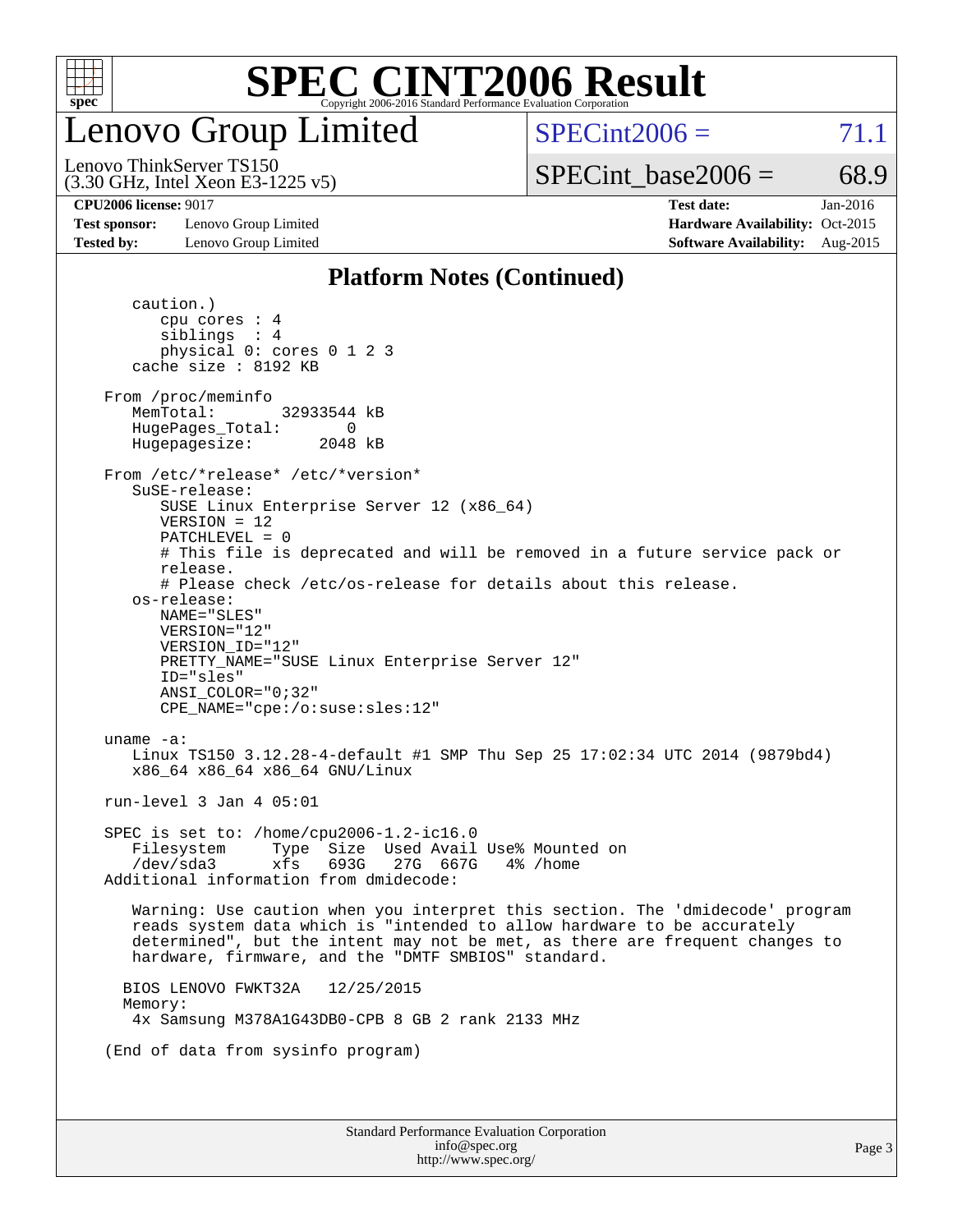

## enovo Group Limited

 $SPECint2006 = 71.1$  $SPECint2006 = 71.1$ 

(3.30 GHz, Intel Xeon E3-1225 v5) Lenovo ThinkServer TS150

SPECint base2006 =  $68.9$ 

**[Test sponsor:](http://www.spec.org/auto/cpu2006/Docs/result-fields.html#Testsponsor)** Lenovo Group Limited **[Hardware Availability:](http://www.spec.org/auto/cpu2006/Docs/result-fields.html#HardwareAvailability)** Oct-2015

**[CPU2006 license:](http://www.spec.org/auto/cpu2006/Docs/result-fields.html#CPU2006license)** 9017 **[Test date:](http://www.spec.org/auto/cpu2006/Docs/result-fields.html#Testdate)** Jan-2016 **[Tested by:](http://www.spec.org/auto/cpu2006/Docs/result-fields.html#Testedby)** Lenovo Group Limited **[Software Availability:](http://www.spec.org/auto/cpu2006/Docs/result-fields.html#SoftwareAvailability)** Aug-2015

### **[General Notes](http://www.spec.org/auto/cpu2006/Docs/result-fields.html#GeneralNotes)**

Environment variables set by runspec before the start of the run:  $KMP$  AFFINITY = "granularity=fine, scatter" LD\_LIBRARY\_PATH = "/home/cpu2006-1.2-ic16.0/libs/32:/home/cpu2006-1.2-ic16.0/libs/64:/home/cpu2006-1.2-ic16.0/sh" OMP\_NUM\_THREADS = "4"

 Binaries compiled on a system with 1x Intel Core i5-4670K CPU + 32GB memory using RedHat EL 7.1 Transparent Huge Pages enabled with: echo always > /sys/kernel/mm/transparent\_hugepage/enabled

**[Base Compiler Invocation](http://www.spec.org/auto/cpu2006/Docs/result-fields.html#BaseCompilerInvocation)**

 $\frac{C \text{ benchmarks:}}{C \text{ C}}$ -m64

[C++ benchmarks:](http://www.spec.org/auto/cpu2006/Docs/result-fields.html#CXXbenchmarks) [icpc -m64](http://www.spec.org/cpu2006/results/res2016q1/cpu2006-20160125-38851.flags.html#user_CXXbase_intel_icpc_64bit_fc66a5337ce925472a5c54ad6a0de310)

## **[Base Portability Flags](http://www.spec.org/auto/cpu2006/Docs/result-fields.html#BasePortabilityFlags)**

 400.perlbench: [-DSPEC\\_CPU\\_LP64](http://www.spec.org/cpu2006/results/res2016q1/cpu2006-20160125-38851.flags.html#b400.perlbench_basePORTABILITY_DSPEC_CPU_LP64) [-DSPEC\\_CPU\\_LINUX\\_X64](http://www.spec.org/cpu2006/results/res2016q1/cpu2006-20160125-38851.flags.html#b400.perlbench_baseCPORTABILITY_DSPEC_CPU_LINUX_X64) 401.bzip2: [-DSPEC\\_CPU\\_LP64](http://www.spec.org/cpu2006/results/res2016q1/cpu2006-20160125-38851.flags.html#suite_basePORTABILITY401_bzip2_DSPEC_CPU_LP64) 403.gcc: [-DSPEC\\_CPU\\_LP64](http://www.spec.org/cpu2006/results/res2016q1/cpu2006-20160125-38851.flags.html#suite_basePORTABILITY403_gcc_DSPEC_CPU_LP64) 429.mcf: [-DSPEC\\_CPU\\_LP64](http://www.spec.org/cpu2006/results/res2016q1/cpu2006-20160125-38851.flags.html#suite_basePORTABILITY429_mcf_DSPEC_CPU_LP64) 445.gobmk: [-DSPEC\\_CPU\\_LP64](http://www.spec.org/cpu2006/results/res2016q1/cpu2006-20160125-38851.flags.html#suite_basePORTABILITY445_gobmk_DSPEC_CPU_LP64) 456.hmmer: [-DSPEC\\_CPU\\_LP64](http://www.spec.org/cpu2006/results/res2016q1/cpu2006-20160125-38851.flags.html#suite_basePORTABILITY456_hmmer_DSPEC_CPU_LP64) 458.sjeng: [-DSPEC\\_CPU\\_LP64](http://www.spec.org/cpu2006/results/res2016q1/cpu2006-20160125-38851.flags.html#suite_basePORTABILITY458_sjeng_DSPEC_CPU_LP64) 462.libquantum: [-DSPEC\\_CPU\\_LP64](http://www.spec.org/cpu2006/results/res2016q1/cpu2006-20160125-38851.flags.html#suite_basePORTABILITY462_libquantum_DSPEC_CPU_LP64) [-DSPEC\\_CPU\\_LINUX](http://www.spec.org/cpu2006/results/res2016q1/cpu2006-20160125-38851.flags.html#b462.libquantum_baseCPORTABILITY_DSPEC_CPU_LINUX) 464.h264ref: [-DSPEC\\_CPU\\_LP64](http://www.spec.org/cpu2006/results/res2016q1/cpu2006-20160125-38851.flags.html#suite_basePORTABILITY464_h264ref_DSPEC_CPU_LP64) 471.omnetpp: [-DSPEC\\_CPU\\_LP64](http://www.spec.org/cpu2006/results/res2016q1/cpu2006-20160125-38851.flags.html#suite_basePORTABILITY471_omnetpp_DSPEC_CPU_LP64) 473.astar: [-DSPEC\\_CPU\\_LP64](http://www.spec.org/cpu2006/results/res2016q1/cpu2006-20160125-38851.flags.html#suite_basePORTABILITY473_astar_DSPEC_CPU_LP64) 483.xalancbmk: [-DSPEC\\_CPU\\_LP64](http://www.spec.org/cpu2006/results/res2016q1/cpu2006-20160125-38851.flags.html#suite_basePORTABILITY483_xalancbmk_DSPEC_CPU_LP64) [-DSPEC\\_CPU\\_LINUX](http://www.spec.org/cpu2006/results/res2016q1/cpu2006-20160125-38851.flags.html#b483.xalancbmk_baseCXXPORTABILITY_DSPEC_CPU_LINUX)

## **[Base Optimization Flags](http://www.spec.org/auto/cpu2006/Docs/result-fields.html#BaseOptimizationFlags)**

### [C benchmarks](http://www.spec.org/auto/cpu2006/Docs/result-fields.html#Cbenchmarks):

[-xCORE-AVX2](http://www.spec.org/cpu2006/results/res2016q1/cpu2006-20160125-38851.flags.html#user_CCbase_f-xAVX2_5f5fc0cbe2c9f62c816d3e45806c70d7) [-ipo](http://www.spec.org/cpu2006/results/res2016q1/cpu2006-20160125-38851.flags.html#user_CCbase_f-ipo) [-O3](http://www.spec.org/cpu2006/results/res2016q1/cpu2006-20160125-38851.flags.html#user_CCbase_f-O3) [-no-prec-div](http://www.spec.org/cpu2006/results/res2016q1/cpu2006-20160125-38851.flags.html#user_CCbase_f-no-prec-div) [-parallel](http://www.spec.org/cpu2006/results/res2016q1/cpu2006-20160125-38851.flags.html#user_CCbase_f-parallel) [-opt-prefetch](http://www.spec.org/cpu2006/results/res2016q1/cpu2006-20160125-38851.flags.html#user_CCbase_f-opt-prefetch) [-auto-p32](http://www.spec.org/cpu2006/results/res2016q1/cpu2006-20160125-38851.flags.html#user_CCbase_f-auto-p32)

[C++ benchmarks:](http://www.spec.org/auto/cpu2006/Docs/result-fields.html#CXXbenchmarks)

[-xCORE-AVX2](http://www.spec.org/cpu2006/results/res2016q1/cpu2006-20160125-38851.flags.html#user_CXXbase_f-xAVX2_5f5fc0cbe2c9f62c816d3e45806c70d7) [-ipo](http://www.spec.org/cpu2006/results/res2016q1/cpu2006-20160125-38851.flags.html#user_CXXbase_f-ipo) [-O3](http://www.spec.org/cpu2006/results/res2016q1/cpu2006-20160125-38851.flags.html#user_CXXbase_f-O3) [-no-prec-div](http://www.spec.org/cpu2006/results/res2016q1/cpu2006-20160125-38851.flags.html#user_CXXbase_f-no-prec-div) [-opt-prefetch](http://www.spec.org/cpu2006/results/res2016q1/cpu2006-20160125-38851.flags.html#user_CXXbase_f-opt-prefetch) [-auto-p32](http://www.spec.org/cpu2006/results/res2016q1/cpu2006-20160125-38851.flags.html#user_CXXbase_f-auto-p32) [-Wl,-z,muldefs](http://www.spec.org/cpu2006/results/res2016q1/cpu2006-20160125-38851.flags.html#user_CXXbase_link_force_multiple1_74079c344b956b9658436fd1b6dd3a8a) [-L/sh -lsmartheap64](http://www.spec.org/cpu2006/results/res2016q1/cpu2006-20160125-38851.flags.html#user_CXXbase_SmartHeap64_ed4ef857ce90951921efb0d91eb88472)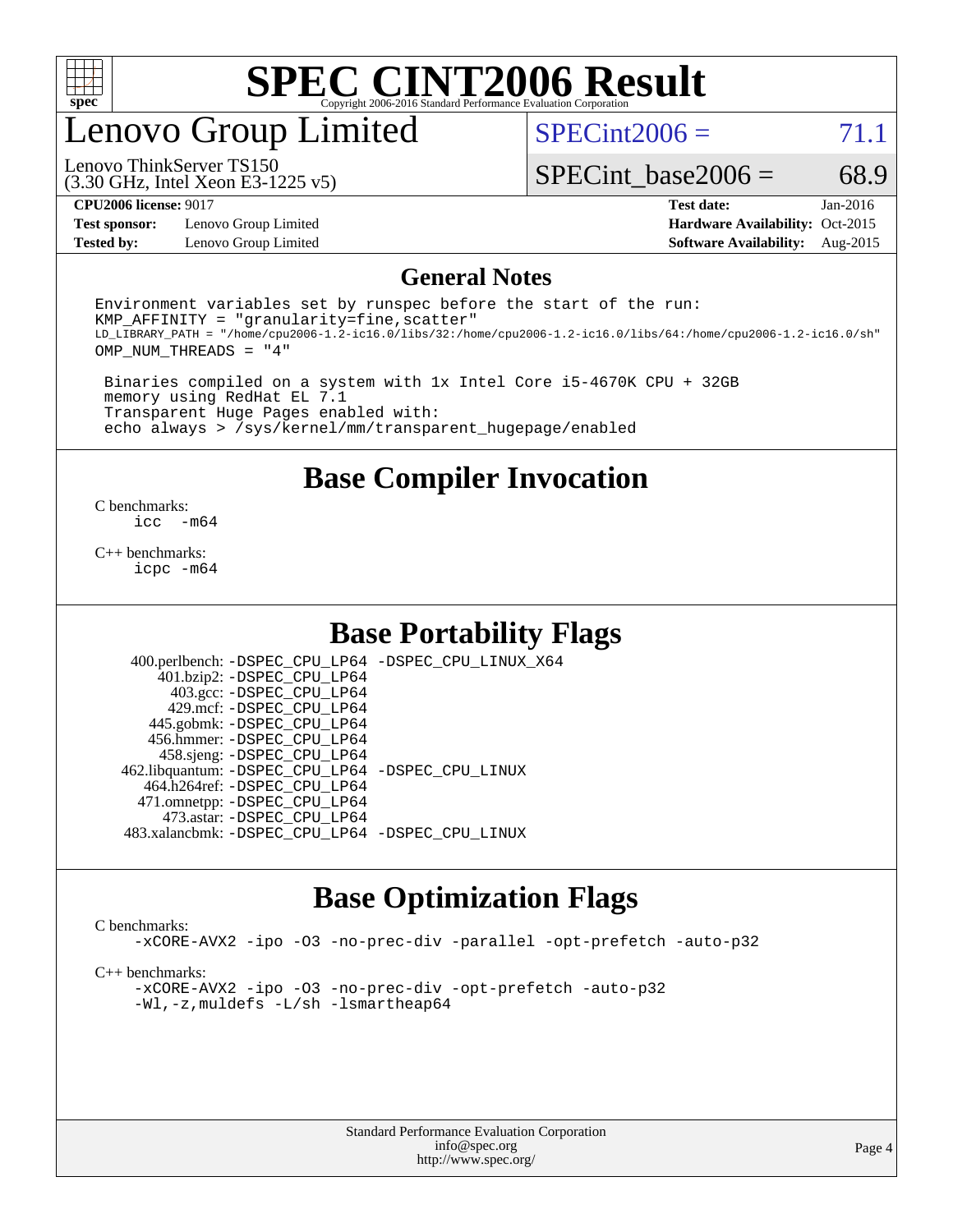

## enovo Group Limited

Lenovo ThinkServer TS150

 $SPECint2006 = 71.1$  $SPECint2006 = 71.1$ 

SPECint base2006 =  $68.9$ 

**[Test sponsor:](http://www.spec.org/auto/cpu2006/Docs/result-fields.html#Testsponsor)** Lenovo Group Limited **[Hardware Availability:](http://www.spec.org/auto/cpu2006/Docs/result-fields.html#HardwareAvailability)** Oct-2015

(3.30 GHz, Intel Xeon E3-1225 v5)

**[CPU2006 license:](http://www.spec.org/auto/cpu2006/Docs/result-fields.html#CPU2006license)** 9017 **[Test date:](http://www.spec.org/auto/cpu2006/Docs/result-fields.html#Testdate)** Jan-2016 **[Tested by:](http://www.spec.org/auto/cpu2006/Docs/result-fields.html#Testedby)** Lenovo Group Limited **[Software Availability:](http://www.spec.org/auto/cpu2006/Docs/result-fields.html#SoftwareAvailability)** Aug-2015

## **[Base Other Flags](http://www.spec.org/auto/cpu2006/Docs/result-fields.html#BaseOtherFlags)**

[C benchmarks](http://www.spec.org/auto/cpu2006/Docs/result-fields.html#Cbenchmarks):

403.gcc: [-Dalloca=\\_alloca](http://www.spec.org/cpu2006/results/res2016q1/cpu2006-20160125-38851.flags.html#b403.gcc_baseEXTRA_CFLAGS_Dalloca_be3056838c12de2578596ca5467af7f3)

## **[Peak Compiler Invocation](http://www.spec.org/auto/cpu2006/Docs/result-fields.html#PeakCompilerInvocation)**

[C benchmarks \(except as noted below\)](http://www.spec.org/auto/cpu2006/Docs/result-fields.html#Cbenchmarksexceptasnotedbelow):

[icc -m64](http://www.spec.org/cpu2006/results/res2016q1/cpu2006-20160125-38851.flags.html#user_CCpeak_intel_icc_64bit_f346026e86af2a669e726fe758c88044)

400.perlbench: [icc -m32 -L/opt/intel/compilers\\_and\\_libraries\\_2016/linux/compiler/lib/ia32\\_lin](http://www.spec.org/cpu2006/results/res2016q1/cpu2006-20160125-38851.flags.html#user_peakCCLD400_perlbench_intel_icc_e10256ba5924b668798078a321b0cb3f)

445.gobmk: [icc -m32 -L/opt/intel/compilers\\_and\\_libraries\\_2016/linux/compiler/lib/ia32\\_lin](http://www.spec.org/cpu2006/results/res2016q1/cpu2006-20160125-38851.flags.html#user_peakCCLD445_gobmk_intel_icc_e10256ba5924b668798078a321b0cb3f)

[C++ benchmarks \(except as noted below\):](http://www.spec.org/auto/cpu2006/Docs/result-fields.html#CXXbenchmarksexceptasnotedbelow)

[icpc -m32 -L/opt/intel/compilers\\_and\\_libraries\\_2016/linux/compiler/lib/ia32\\_lin](http://www.spec.org/cpu2006/results/res2016q1/cpu2006-20160125-38851.flags.html#user_CXXpeak_intel_icpc_b4f50a394bdb4597aa5879c16bc3f5c5)

473.astar: [icpc -m64](http://www.spec.org/cpu2006/results/res2016q1/cpu2006-20160125-38851.flags.html#user_peakCXXLD473_astar_intel_icpc_64bit_fc66a5337ce925472a5c54ad6a0de310)

## **[Peak Portability Flags](http://www.spec.org/auto/cpu2006/Docs/result-fields.html#PeakPortabilityFlags)**

 400.perlbench: [-D\\_FILE\\_OFFSET\\_BITS=64](http://www.spec.org/cpu2006/results/res2016q1/cpu2006-20160125-38851.flags.html#user_peakPORTABILITY400_perlbench_file_offset_bits_64_438cf9856305ebd76870a2c6dc2689ab) [-DSPEC\\_CPU\\_LINUX\\_IA32](http://www.spec.org/cpu2006/results/res2016q1/cpu2006-20160125-38851.flags.html#b400.perlbench_peakCPORTABILITY_DSPEC_CPU_LINUX_IA32) 401.bzip2: [-DSPEC\\_CPU\\_LP64](http://www.spec.org/cpu2006/results/res2016q1/cpu2006-20160125-38851.flags.html#suite_peakPORTABILITY401_bzip2_DSPEC_CPU_LP64) 403.gcc: [-DSPEC\\_CPU\\_LP64](http://www.spec.org/cpu2006/results/res2016q1/cpu2006-20160125-38851.flags.html#suite_peakPORTABILITY403_gcc_DSPEC_CPU_LP64) 429.mcf: [-DSPEC\\_CPU\\_LP64](http://www.spec.org/cpu2006/results/res2016q1/cpu2006-20160125-38851.flags.html#suite_peakPORTABILITY429_mcf_DSPEC_CPU_LP64) 445.gobmk: [-D\\_FILE\\_OFFSET\\_BITS=64](http://www.spec.org/cpu2006/results/res2016q1/cpu2006-20160125-38851.flags.html#user_peakPORTABILITY445_gobmk_file_offset_bits_64_438cf9856305ebd76870a2c6dc2689ab) 456.hmmer: [-DSPEC\\_CPU\\_LP64](http://www.spec.org/cpu2006/results/res2016q1/cpu2006-20160125-38851.flags.html#suite_peakPORTABILITY456_hmmer_DSPEC_CPU_LP64) 458.sjeng: [-DSPEC\\_CPU\\_LP64](http://www.spec.org/cpu2006/results/res2016q1/cpu2006-20160125-38851.flags.html#suite_peakPORTABILITY458_sjeng_DSPEC_CPU_LP64) 462.libquantum: [-DSPEC\\_CPU\\_LP64](http://www.spec.org/cpu2006/results/res2016q1/cpu2006-20160125-38851.flags.html#suite_peakPORTABILITY462_libquantum_DSPEC_CPU_LP64) [-DSPEC\\_CPU\\_LINUX](http://www.spec.org/cpu2006/results/res2016q1/cpu2006-20160125-38851.flags.html#b462.libquantum_peakCPORTABILITY_DSPEC_CPU_LINUX) 464.h264ref: [-DSPEC\\_CPU\\_LP64](http://www.spec.org/cpu2006/results/res2016q1/cpu2006-20160125-38851.flags.html#suite_peakPORTABILITY464_h264ref_DSPEC_CPU_LP64) 471.omnetpp: [-D\\_FILE\\_OFFSET\\_BITS=64](http://www.spec.org/cpu2006/results/res2016q1/cpu2006-20160125-38851.flags.html#user_peakPORTABILITY471_omnetpp_file_offset_bits_64_438cf9856305ebd76870a2c6dc2689ab) 473.astar: [-DSPEC\\_CPU\\_LP64](http://www.spec.org/cpu2006/results/res2016q1/cpu2006-20160125-38851.flags.html#suite_peakPORTABILITY473_astar_DSPEC_CPU_LP64) 483.xalancbmk: [-D\\_FILE\\_OFFSET\\_BITS=64](http://www.spec.org/cpu2006/results/res2016q1/cpu2006-20160125-38851.flags.html#user_peakPORTABILITY483_xalancbmk_file_offset_bits_64_438cf9856305ebd76870a2c6dc2689ab) [-DSPEC\\_CPU\\_LINUX](http://www.spec.org/cpu2006/results/res2016q1/cpu2006-20160125-38851.flags.html#b483.xalancbmk_peakCXXPORTABILITY_DSPEC_CPU_LINUX)

## **[Peak Optimization Flags](http://www.spec.org/auto/cpu2006/Docs/result-fields.html#PeakOptimizationFlags)**

[C benchmarks](http://www.spec.org/auto/cpu2006/Docs/result-fields.html#Cbenchmarks):

 400.perlbench: [-xCORE-AVX2](http://www.spec.org/cpu2006/results/res2016q1/cpu2006-20160125-38851.flags.html#user_peakPASS2_CFLAGSPASS2_LDCFLAGS400_perlbench_f-xAVX2_5f5fc0cbe2c9f62c816d3e45806c70d7)(pass 2) [-prof-gen:threadsafe](http://www.spec.org/cpu2006/results/res2016q1/cpu2006-20160125-38851.flags.html#user_peakPASS1_CFLAGSPASS1_LDCFLAGS400_perlbench_prof_gen_21a26eb79f378b550acd7bec9fe4467a)(pass 1)  $-i\text{po}(pass 2) -\tilde{O}3(pass 2)$  [-no-prec-div](http://www.spec.org/cpu2006/results/res2016q1/cpu2006-20160125-38851.flags.html#user_peakPASS2_CFLAGSPASS2_LDCFLAGS400_perlbench_f-no-prec-div)(pass 2) [-par-num-threads=1](http://www.spec.org/cpu2006/results/res2016q1/cpu2006-20160125-38851.flags.html#user_peakPASS1_CFLAGSPASS1_LDCFLAGS400_perlbench_par_num_threads_786a6ff141b4e9e90432e998842df6c2)(pass 1) [-prof-use](http://www.spec.org/cpu2006/results/res2016q1/cpu2006-20160125-38851.flags.html#user_peakPASS2_CFLAGSPASS2_LDCFLAGS400_perlbench_prof_use_bccf7792157ff70d64e32fe3e1250b55)(pass 2) [-opt-prefetch](http://www.spec.org/cpu2006/results/res2016q1/cpu2006-20160125-38851.flags.html#user_peakCOPTIMIZE400_perlbench_f-opt-prefetch) [-ansi-alias](http://www.spec.org/cpu2006/results/res2016q1/cpu2006-20160125-38851.flags.html#user_peakCOPTIMIZE400_perlbench_f-ansi-alias)

 401.bzip2: [-xCORE-AVX2](http://www.spec.org/cpu2006/results/res2016q1/cpu2006-20160125-38851.flags.html#user_peakPASS2_CFLAGSPASS2_LDCFLAGS401_bzip2_f-xAVX2_5f5fc0cbe2c9f62c816d3e45806c70d7)(pass 2) [-prof-gen:threadsafe](http://www.spec.org/cpu2006/results/res2016q1/cpu2006-20160125-38851.flags.html#user_peakPASS1_CFLAGSPASS1_LDCFLAGS401_bzip2_prof_gen_21a26eb79f378b550acd7bec9fe4467a)(pass 1)  $-i\text{po}(pass 2) -\overline{O}3(pass 2)$  [-no-prec-div](http://www.spec.org/cpu2006/results/res2016q1/cpu2006-20160125-38851.flags.html#user_peakCOPTIMIZEPASS2_CFLAGSPASS2_LDCFLAGS401_bzip2_f-no-prec-div) [-par-num-threads=1](http://www.spec.org/cpu2006/results/res2016q1/cpu2006-20160125-38851.flags.html#user_peakPASS1_CFLAGSPASS1_LDCFLAGS401_bzip2_par_num_threads_786a6ff141b4e9e90432e998842df6c2)(pass 1) [-prof-use](http://www.spec.org/cpu2006/results/res2016q1/cpu2006-20160125-38851.flags.html#user_peakPASS2_CFLAGSPASS2_LDCFLAGS401_bzip2_prof_use_bccf7792157ff70d64e32fe3e1250b55)(pass 2) [-auto-ilp32](http://www.spec.org/cpu2006/results/res2016q1/cpu2006-20160125-38851.flags.html#user_peakCOPTIMIZE401_bzip2_f-auto-ilp32)

Continued on next page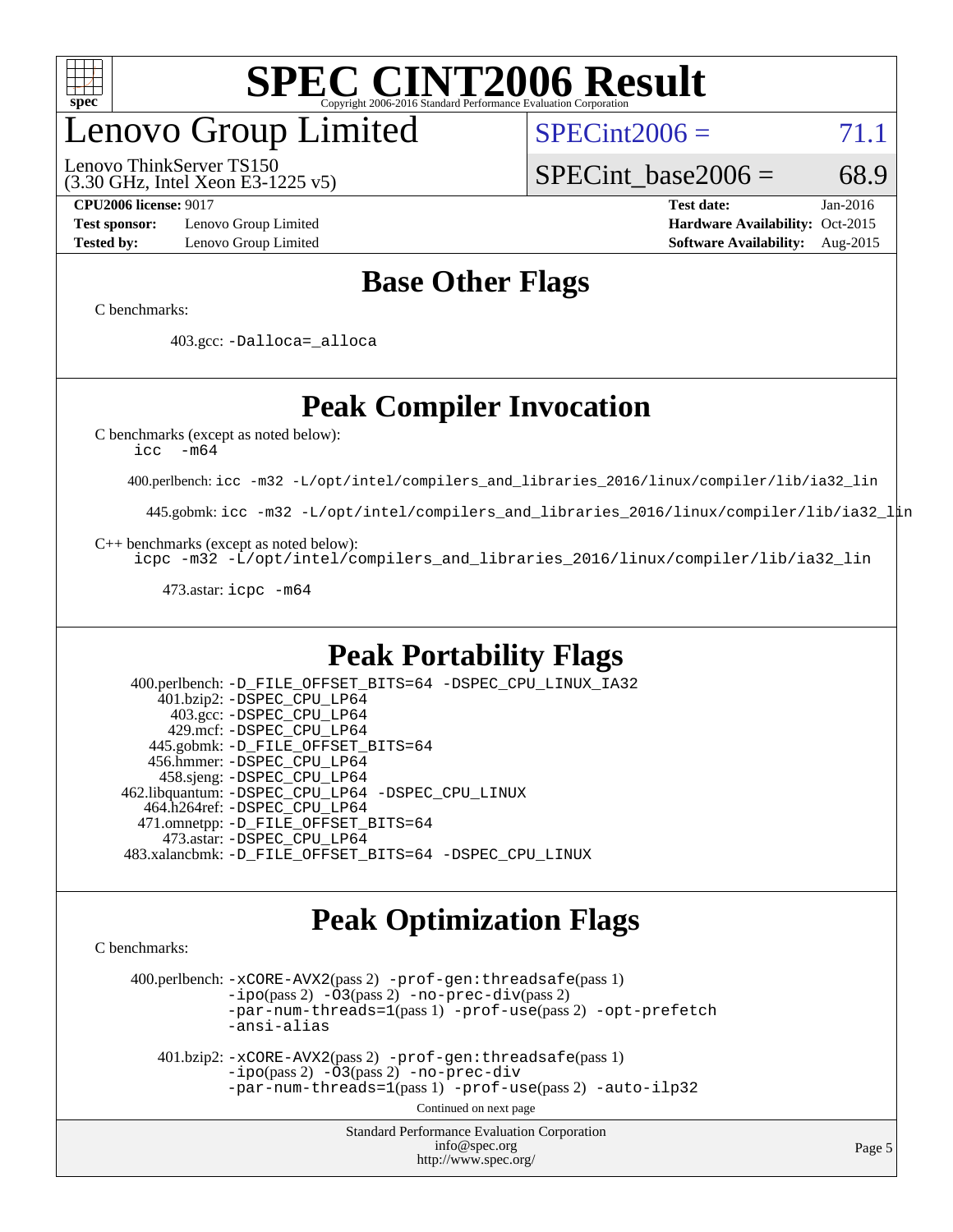

enovo Group Limited

 $SPECint2006 = 71.1$  $SPECint2006 = 71.1$ 

(3.30 GHz, Intel Xeon E3-1225 v5) Lenovo ThinkServer TS150

SPECint base2006 =  $68.9$ 

**[Test sponsor:](http://www.spec.org/auto/cpu2006/Docs/result-fields.html#Testsponsor)** Lenovo Group Limited **[Hardware Availability:](http://www.spec.org/auto/cpu2006/Docs/result-fields.html#HardwareAvailability)** Oct-2015

**[CPU2006 license:](http://www.spec.org/auto/cpu2006/Docs/result-fields.html#CPU2006license)** 9017 **[Test date:](http://www.spec.org/auto/cpu2006/Docs/result-fields.html#Testdate)** Jan-2016 **[Tested by:](http://www.spec.org/auto/cpu2006/Docs/result-fields.html#Testedby)** Lenovo Group Limited **[Software Availability:](http://www.spec.org/auto/cpu2006/Docs/result-fields.html#SoftwareAvailability)** Aug-2015

## **[Peak Optimization Flags \(Continued\)](http://www.spec.org/auto/cpu2006/Docs/result-fields.html#PeakOptimizationFlags)**

```
 401.bzip2 (continued):
                -opt-prefetch -ansi-alias
          403.gcc: -xCORE-AVX2 -ipo -O3 -no-prec-div -inline-calloc
                -opt-malloc-options=3 -auto-ilp32
         429.mcf: -xCORE-AVX2 -ipo -O3 -no-prec-div -parallel
                -opt-prefetch -auto-p32
       445.gobmk: -xCORE-AVX2(pass 2) -prof-gen:threadsafe(pass 1)
                -prof-use(pass 2) -par-num-threads=1(pass 1) -ansi-alias
       456.hmmer: basepeak = yes
        458.sjeng: -xCORE-AVX2(pass 2) -prof-gen:threadsafe(pass 1)
                -i\text{po}(pass 2) -\tilde{O}3(pass 2)-no-prec-div(pass 2)
                -par-num-threads=1(pass 1) -prof-use(pass 2) -unroll4
   462.libquantum: basepeak = yes
     464.h264ref: basepeak = yes
C++ benchmarks: 
      471.omnetpp: -xCORE-AVX2(pass 2) -prof-gen:threadsafe(pass 1)
                -i\text{po}(pass 2) -\overline{O}3(pass 2) -no-\overline{prec}\-div(pass 2)-par-num-threads=1(pass 1) -prof-use(pass 2)
                -opt-ra-region-strategy=block -ansi-alias
                -Wl,-z,muldefs -L/sh -lsmartheap
         473.astar: -xCORE-AVX2 -ipo -O3 -no-prec-div -opt-prefetch
                -auto-p32 -Wl,-z,muldefs -L/sh -lsmartheap64
    483.xalancbmk: -xCORE-AVX2 -ipo -O3 -no-prec-div -opt-prefetch
                -ansi-alias -Wl,-z,muldefs -L/sh -lsmartheap
```
## **[Peak Other Flags](http://www.spec.org/auto/cpu2006/Docs/result-fields.html#PeakOtherFlags)**

[C benchmarks](http://www.spec.org/auto/cpu2006/Docs/result-fields.html#Cbenchmarks):

403.gcc: [-Dalloca=\\_alloca](http://www.spec.org/cpu2006/results/res2016q1/cpu2006-20160125-38851.flags.html#b403.gcc_peakEXTRA_CFLAGS_Dalloca_be3056838c12de2578596ca5467af7f3)

```
The flags files that were used to format this result can be browsed at
http://www.spec.org/cpu2006/flags/Intel-ic16.0-official-linux64.html
http://www.spec.org/cpu2006/flags/Default-Platform-Flags.html
```